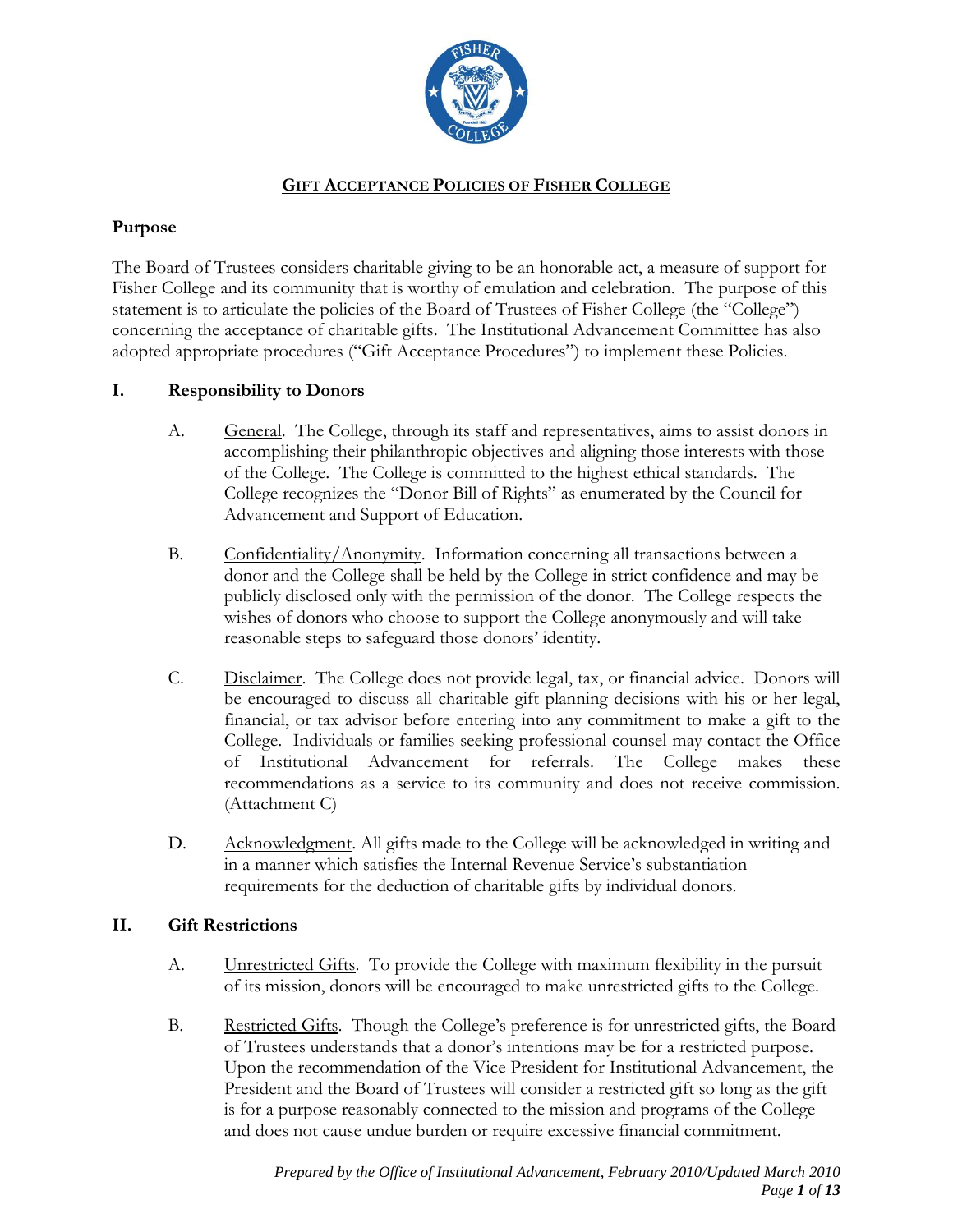C. Variance Power. If a gift restriction become unreasonable or impractical, or where fulfillment is no longer consistent with the mission of the College and of individual programs, then the College may seek to remove or modify the gift provision.

# **III. Donor Recognition**

- A. General. The Board of Trustees, upon recommendation of its Institutional Advancement Committee, supports the modes by which the College recognizes and honors a donor based on giving level, the listing of the donor's name on a roll, and the opportunity to receive invitations to donor recognition events. The Institutional Advancement Committee defers to the Vice President for Institutional Advancement if additional methods are required. Donors who make planned gifts or contributions of significance will be inducted into the E.H. & M.C. Fisher Legacy Society. Donors will receive other recognitions as determined and invitations to special events.
- B. Buildings and Other Facilities. The Board of Trustees, upon recommendation of the Vice President for Institutional Advancement, will approve the naming of buildings or other facilities. The Institutional Advancement Committee has crafted a Case Statement and Donor Naming Opportunities document (Attachment A) to serve as a guide for the College and donors in considering naming opportunities.

## **IV. Fiduciary Relationships**

- A. General. Unless approved in advance by the Vice President for Finance, the College will not agree to serve as executor of a decedent's estate or as trustee of a living trust or other trust intended to serve as a person's primary estate planning document.
- B. Trusteeship. The College may serve as trustee of trusts to maintain its gift annuity reserve accounts. The College may serve as trustee of charitable remainder trusts, provided that no less than 50% of the remainder interest in the trust is irrevocably dedicated to the College, and the charitable remainder trusts meet the minimum standards established in the Gift Acceptance Procedures of the College. The College may serve as a trustee of trusts only in circumstances in which its investment authority as trustee is unrestricted. The College will not serve as co-trustee of a trust.

### **V. Delegation**

The Board of Trustees delegates to the Institutional Advancement Committee the responsibility of approving gift policies and procedures. Implementation of these policies is delegated to the Vice President for Institutional Advancement.

### **VI. Periodic Review**

These Policies and Procedures will be reviewed periodically, especially to remain compliant given the passage of new regulatory rules affecting gift acceptance or should the Trustees embark on a capital or other fundraising campaign. All amendments require ratification by the Board of Trustees.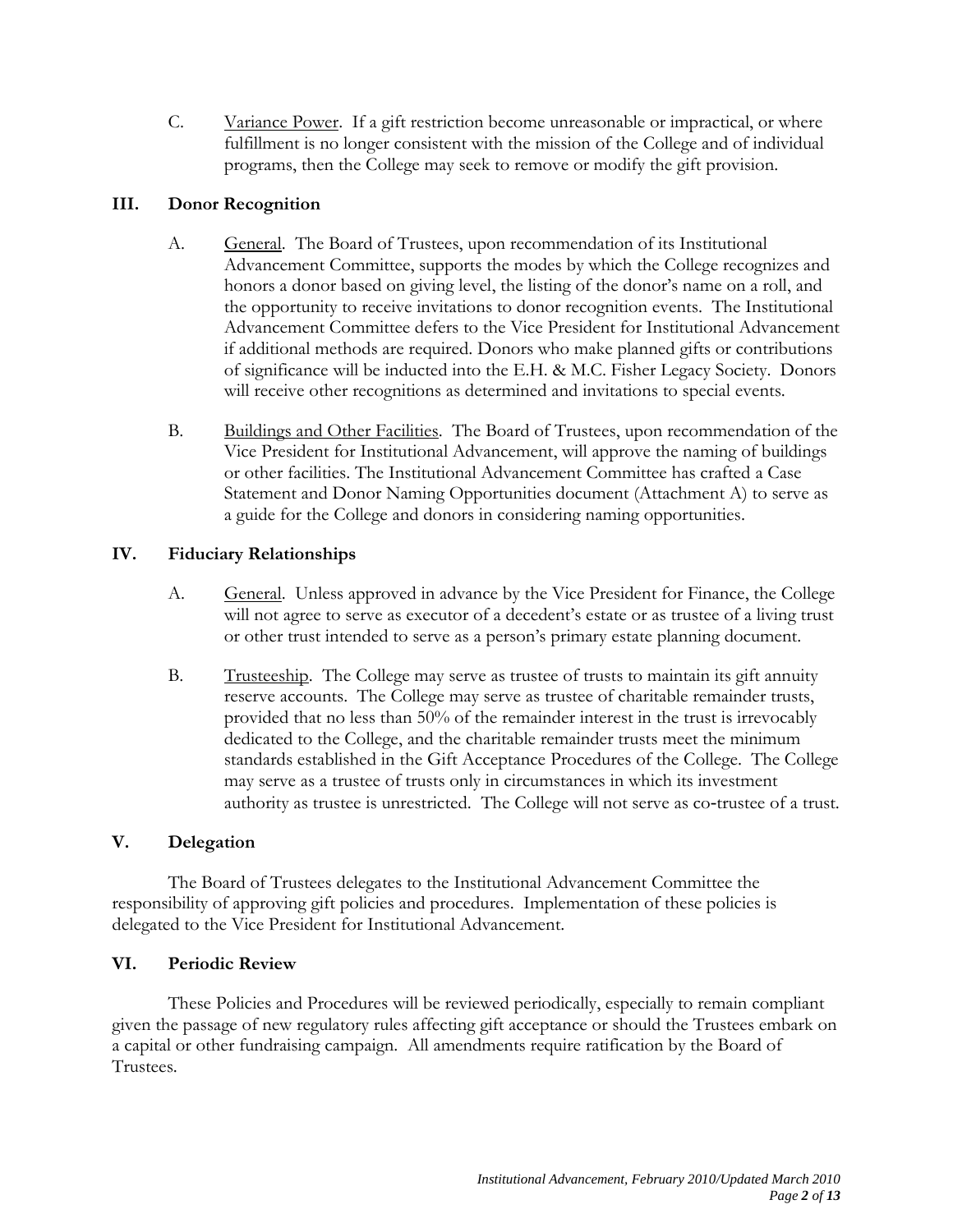### **GIFT ACCEPTANCE PROCEDURES OF FISHER COLLEGE**

## **Purpose**

The purpose of these Procedures is to implement the Gift Acceptance Policy adopted by the Board of Trustees of Fisher College (the "College"). These Procedures describe the types of assets that the College will accept and the guidelines to be observed by its staff in accepting and documenting the gift of those assets.

## **I. Supervision and Coordination**

Acceptance and documentation of gifts must be under the supervision of the Vice President for Institutional Advancement in order to maximize the value of those gifts to the College while minimizing costs and risks to the College associated with those gifts. Questions regarding interpretation of the Procures should be directed to the Vice President of Institutional Advancement.

## **II. Donor Expenses**

- A. General. As a general rule, and except as provided elsewhere in these procedures for specific assets, including real estate, expenses associated with a donor's gift should be borne by the donor. Typical expenses include appraisal fees to substantiate the value of the donor's gift for tax purposes and the donor's legal fees.
- B. Payment by College. The College may, with the prior approval of the Vice President for Institutional Advancement, agree to pay some or all of the donor's expenses associated with the gift following a determination by the Vice President that doing so is necessary to facilitate the gift.

# **III. Written Agreements**

- A. General. All gift arrangements other than a simple outright gift of cash shall be memorialized in a written contract describing the restrictions, if any, imposed on the gift by the donor and other obligations that may be undertaken by the College with respect to the gift.
- B. Legal Counsel. All gift agreements prepared by the College shall be reviewed and approved by the College's legal counsel. Once the document is approved, it may then be forwarded to the donor (and his or her advisor) for review.
- C. Signatures. The following persons are authorized to sign gift agreements on behalf of the College: the President and the Vice Presidents for Finance and Institutional Advancement.

# **IV. Pledges**

A. Binding Commitment. Donors wishing to make their gifts in installments over time will be encouraged to document their commitment in a written Pledge Agreement. The Agreement creates a binding legal obligation on the donor as well as a claim against the donor's estate if the commitment remains unpaid at his or her death. For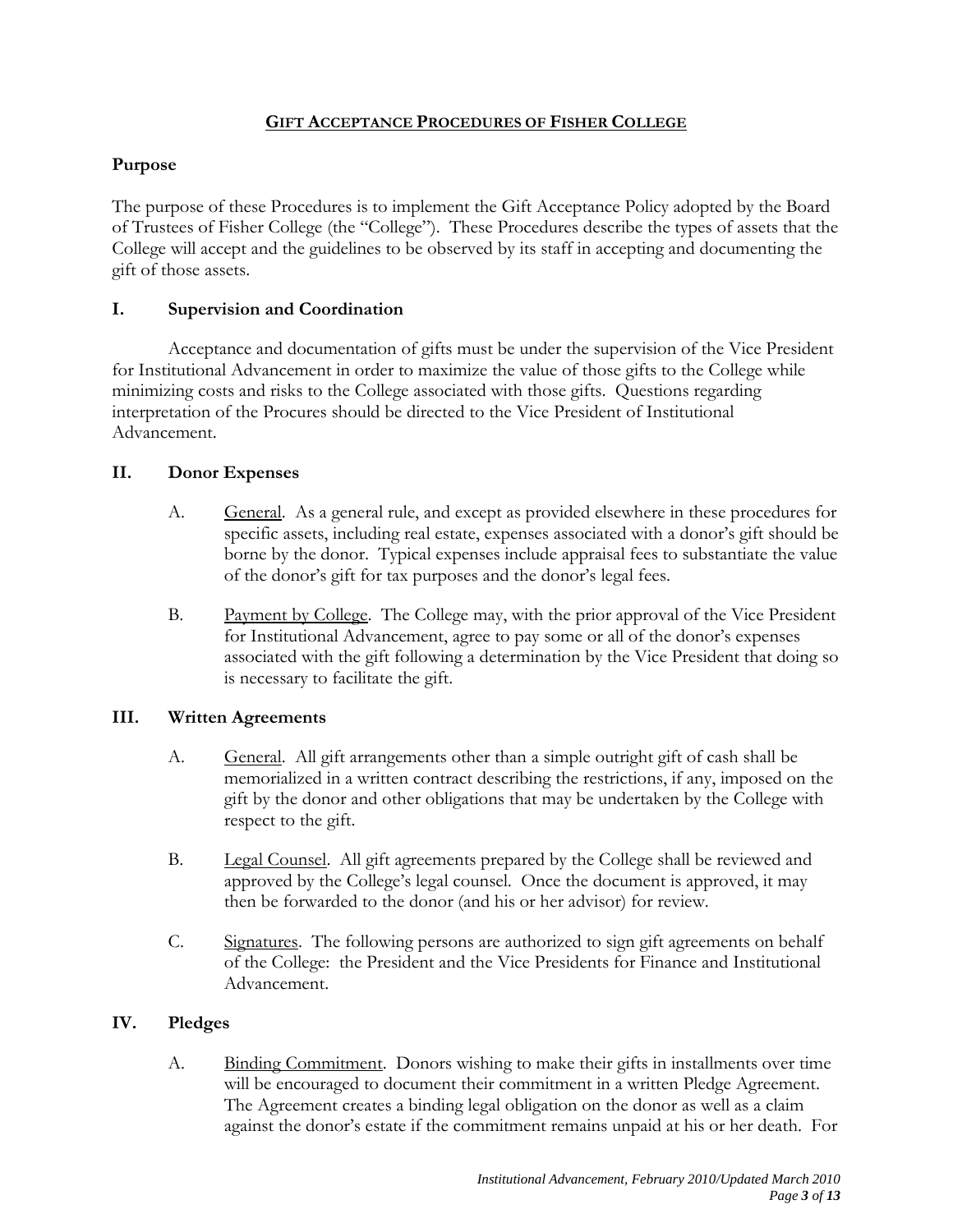donors wishing to retain more flexibility, a nonbinding Letter of Intent may be used and will not be counted as a direct gift.

B. Duration. Unless a longer period is approved by the Vice President for Institutional Advancement, the Pledge Agreement will specify the installments in which the gift is to be paid over a period not to exceed five years. The Office of Institutional Advancement is responsible for recording, acknowledging, and monitoring the status of all pledges and payments.

# **V. Named Funds**

- A. General. A donor may establish a named endowment fund, subject to the College's endowment, investment and spending policies, for general purposes of the College or for restricted purposes approved in accordance with these procedures. A named fund requires a minimum commitment of \$10,000.
- B. Administration of Named Funds. The assets of an endowed fund may be: (1) commingled for investment and administration with existing endowment funds of the College, and for which policies applied to those endowment funds, including the formula for spending from endowment funds, will apply to the named fund, or (2) used to create a restricted fund stewarded by a third party, including the possibility of a community foundation, subject to the investment and disbursement policies of the third party.
- C. Termination of Named Fund. A named endowment fund may be terminated if the Board of Trustees, upon recommendation of the Vice Presidents for Institutional Advancement or Finance, determine that the market value of the assets remaining within the fund is uneconomically low in relation to the cost of administering the fund. In such case, all remaining assets within the named fund shall be transferred to the general endowment fund of the College to be administered pursuant to its terms.

# **VI. Bequests**

- A. General. A bequest, whether specific or residuary, may be created in any instrument that designates Fisher College or its affiliate programs as the beneficiary. Assets such as personal property, real estate, or marketable securities are subject to disposition according to this Policy unless retention of the asset is consistent with the College's mission and programs and does not place undue burden on the College.
- B. Administration of Bequests. Unrestricted or undesignated bequests will be invested in such a way as to maximize the College's flexibility in achieving its mission.

# **VII. Marketable Securities**

- A. General. The College will assist in the transfer of custody of marketable securities from the donor (or his or her custodian) to the College. The custodian may wire transfer stocks with appropriate instructions directly to the College.
- B. Restrictions. If the donor is a member of the College's Board of Trustees, or a corporate officer of the College, the Vice President for Institutional Advancement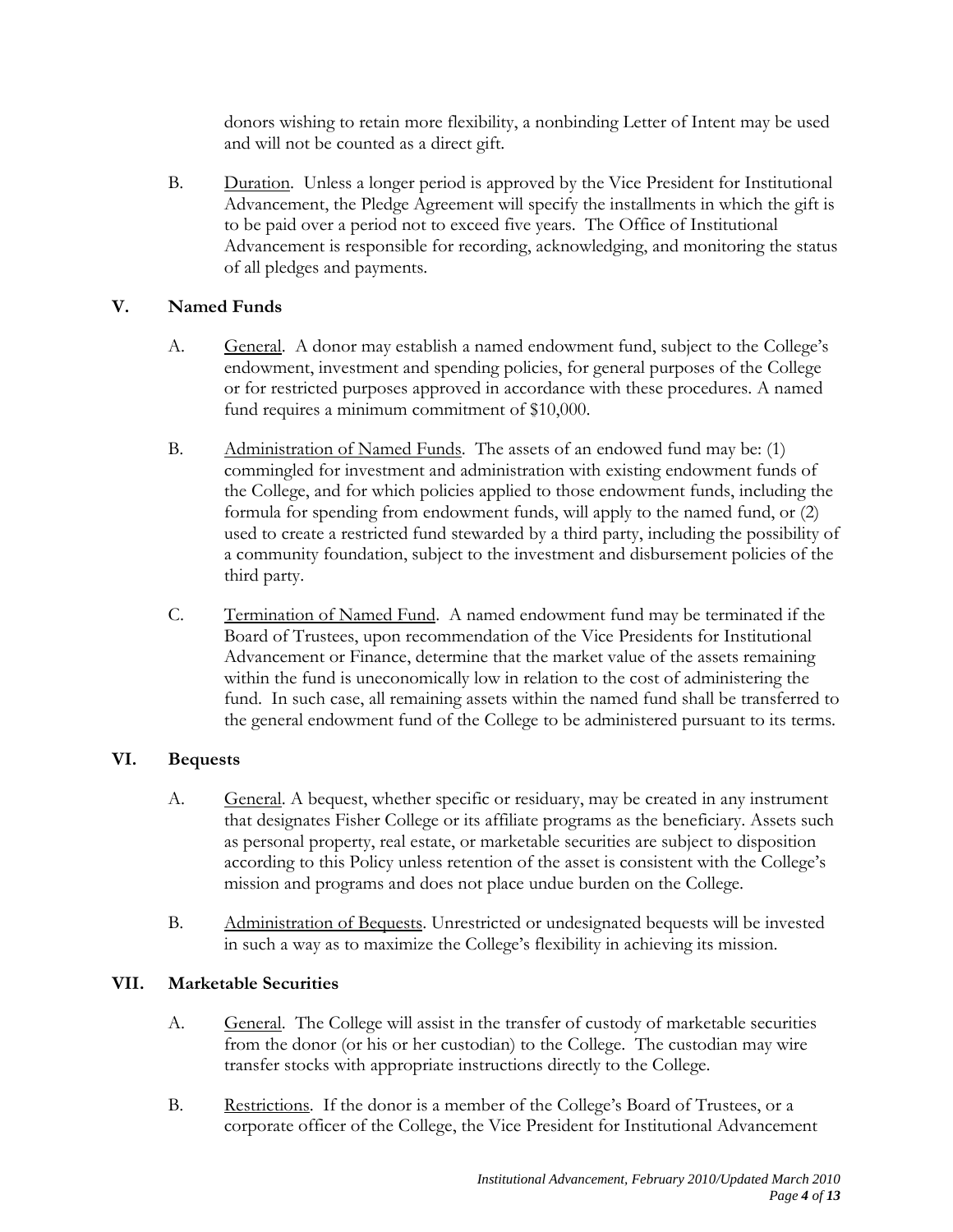will be responsible for determining whether sale of the securities might be restricted under Rule 144 or other provisions of securities law.

- C. Reporting Policy. Gifts of marketable securities will be accounted for at their value on the date the gift is made, determined by taking the mean between the high and low quotes on the date of the gift.
- D. Disposition. The College will instruct its brokers that all marketable securities will be sold upon receipt. The Vice President for Institutional Advancement is authorized to override this general rule and direct that the securities should not be sold, following consultation with the Vice President for Finance.

## **VIII. Closely Held Stock**

- A. General. Stock that is not regularly traded on an established national exchange such as the NYSE or NASDAQ may not be accepted without the prior written approval of the Vice President for Institutional Advancement.
- B. Opportunities For Sale. Criteria to be applied in evaluating the closely held stock include the long term prospects for the company and if there is an opportunity for the College to sell the stock for cash in the foreseeable future.
- C. Subchapter S. If the company in question is a Subchapter S corporation, another criteria shall be the UBTI consequences of holding and selling the stock.
- D. Minimum Amount. Gifts of closely held stock should be at least \$100,000.

### **IX. Interests in Partnerships and Limited Liability Companies**

- A. General. Interest in partnerships and limited liability companies may only be accepted with the prior written approval of the Vice President for Institutional Advancement.
- B. Limited Liability. The principal factor to be evaluated in recommending the gift for approval is whether the College will incur liability as a result of holding this asset. The College will generally not accept general partner interests. If the entity is a limited partnership, then the College will only accept limited partner interest.
- C. UBTI. If the entity is an LLC or a partnership, then the College will need to ensure that UBTI will be attributed to the College as a result of ownership.
- D. Minimum Amount. Gifts of partnership or LLC interests shall be at least \$100,000.

### **X. Tangible Personal Property**

A. General. The College may accept tangible personal property gifts valued at \$10,000 or more with the prior written approval of the Vice President for Institutional Advancement.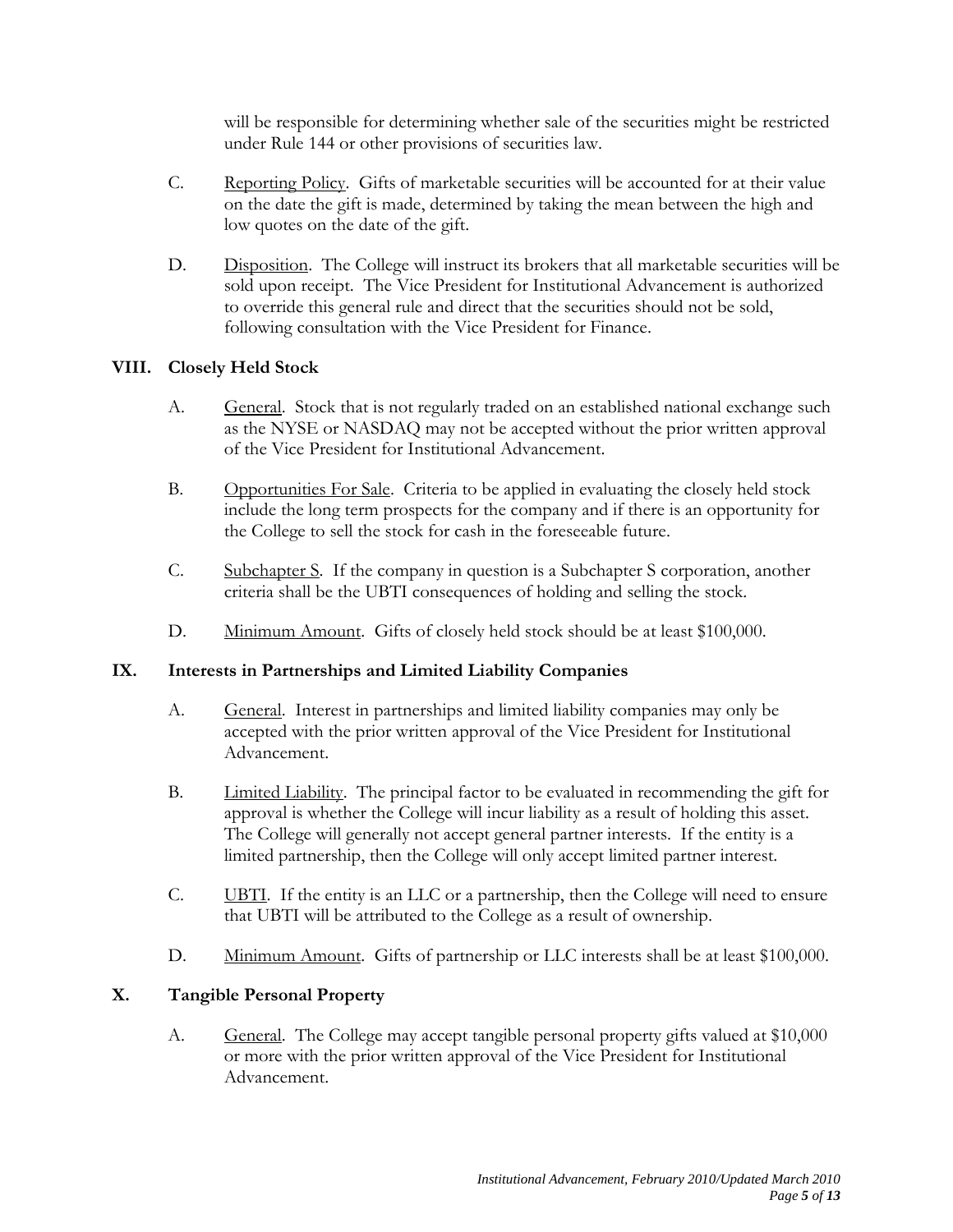- B. Related Use. The Vice President for Institutional Advancement must determine if the tangible personal property would be retained by the College for use in its programs. If so, the Vice President will evaluate the estimated carrying costs, including insurance, storage, curatorial services, and maintenance as well as whether any restrictions on the use of the property that are required by the donor are consistent with the needs of the College.
- C. Unrelated Use. If the property will not be retained for use by the College, the Vice President for Institutional Advancement will recommend a plan to the President and Vice President for Finance for selling the property for cash, including the anticipated time frame and marketing expense for the proposed sale.

## **XI. Life Insurance Policies**

- A. General. Donors shall be encouraged to name the College as a primary or contingent beneficiary of their life insurance policies.
- B. Recording the Gift. To be recorded as a gift, the College must be named as both a beneficiary and owner of the life insurance policy. The College will also record gifts of cash by the donor to be used by the College to pay premiums on a life insurance policy that it owns.

# **XII. Real Property**

- A. Approval. Acceptance of all real estate gifts requires approval by the President upon the recommendation of the Vice Presidents of Institutional Advancement and Finance.
- B. Information. All relevant information regarding the real estate will be compiled by the Vice President for Institutional Advancement including: (1) The copy of the Deed conveying the property to the donor; (2) The copy of the current property tax bill; (3) A preliminary title insurance report; (4) A copy of each promissory note, mortgage, deed of trust or other liens on the property; (5) A copy of each lease of other contract affecting the property; (6) If the property is income producing, a copy of the profit and loss statements for the two most recent years; (7) A summary of current insurance coverage for the property; (8) Copies of correspondence with governmental authorities, tenants or prospective purchasers concerning the property; (9) A current market analysis of the property.
- C. Environmental Review. If after reviewing this information the Vice President for Institutional Advancement determines that the sale of the real estate is likely to provide proceeds to the College of at least \$100,000, then a determination will be made, based on physical inspection of the property, whether evaluation of environmental hazards is required to protect the College from liability.
- D. Physical Inspection. A professional inspector shall conduct a physical inspection of the property and a written summary of the inspection shall be included in the file documenting the consideration and acceptance of the gift.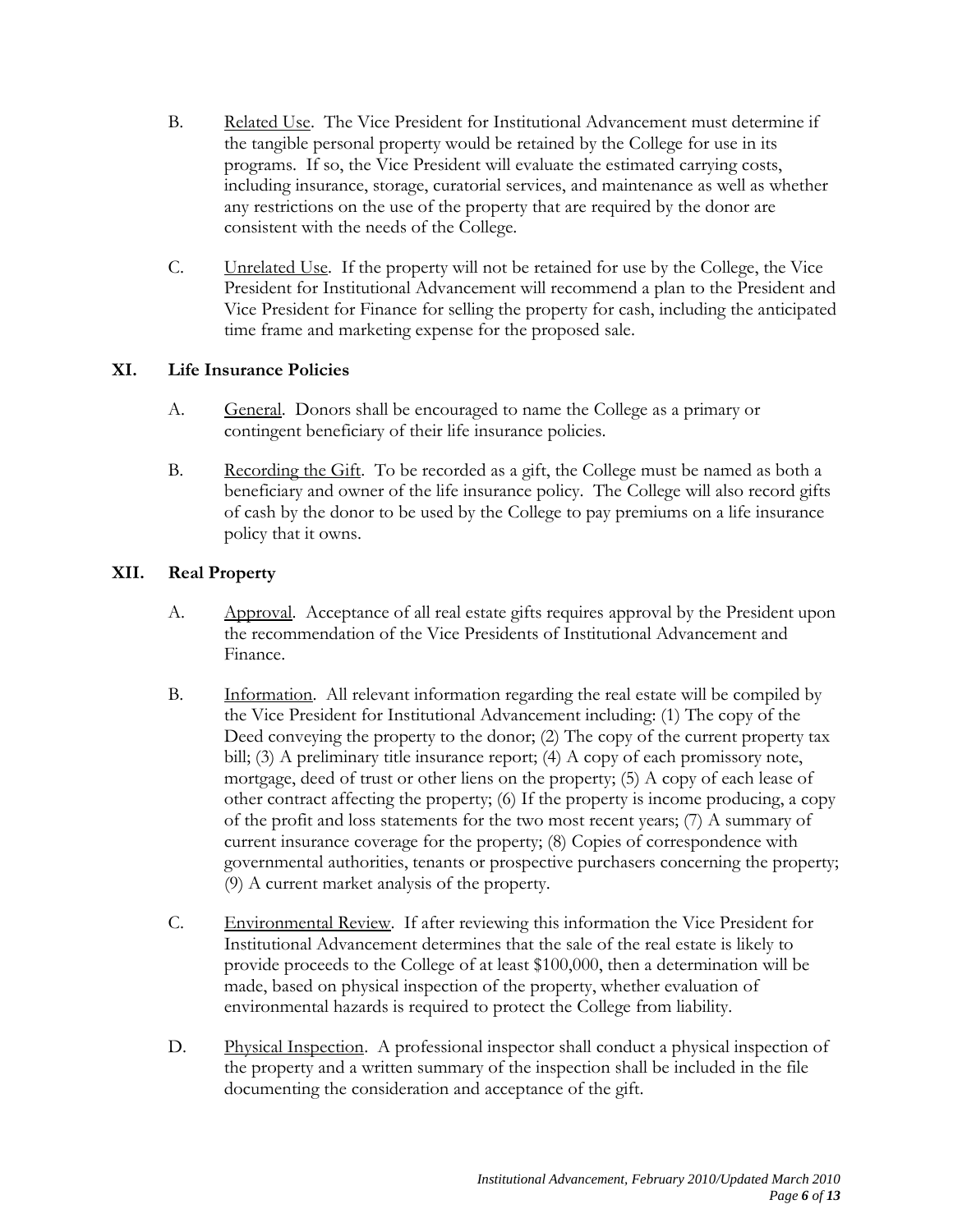- E. Title Insurance. The College shall obtain the policy of the insurance protecting its title to the real property received from a donor.
- F. Remainder in Residence. The College may accept the gift of a personal residence subject to the donor's retained life state. The estimated value of the residence, net of encumbrances, must exceed \$250,000. The retained interest can extend beyond no more than two lives. The gift shall be documented with a deed and life estate agreement approved by the College's legal counsel, with the life estate agreement clearly delineating responsibility for expenses of taxes, insurance, and maintenance of the property. While the College should not accept responsibility for contributions for capital improvements such as plumbing or roof repairs, it should retain the right to perform maintenance or make required repairs if the College determines it is necessary to protect its economic interest in the property.

## **XIII. Retirement Plan Assets**

- A. General. The College will accept funds it receives as the designated beneficiary of a retirement plan (for example, an IRA, a 401(k) plan, or a defined benefit plan). The College should obtain a copy of the executed designation form that the donor has submitted to the retirement plan administrator to name the College as the beneficiary.
- B. Recording the Gift. To be recorded as a gift, the College must be named as both a beneficiary and owner of the retirement plan assets.

### **XIV. Other Assets**

- A. General. Acceptance of any other type of property as a gift to the College requires the prior written approval of the Vice President for Institutional Advancement.
- B. Vehicles. The College will generally not accept gifts of automobiles, boats, or other vehicles. Consideration of vehicle donations is made on a case-by-case basis depending on the type and condition of the vehicle.

# **XV. Charitable Gift Annuities**

A. Rates. The College applies annuity rates published by the American Council on Gift Annuities (ACGA).

| Table 1: Rate Chart for a \$10,000 Gift Annuity on a Single Life                                     |       |       |       |       |       |       |  |
|------------------------------------------------------------------------------------------------------|-------|-------|-------|-------|-------|-------|--|
| <b>Annuitant Age at Gift</b>                                                                         | 65-69 | 70-74 | 75-79 | 80-84 | 85-89 | $90+$ |  |
| <b>Annuity Rate</b>                                                                                  | 5.50  | 5.90  | 6.60  | 7.50  | 8.65  | 9.50  |  |
| Note: The rates in Table 1 are for reference only. Rates are set to follow those of the ACGA, which  |       |       |       |       |       |       |  |
| modifies rates monthly. A donor will be provided with a rate chart that is current as of the date of |       |       |       |       |       |       |  |
| inquiry and/ or gift. An annuitant's rate will be fixed for the life of the annuitant.               |       |       |       |       |       |       |  |

If an annuity will be issued in exchange for a gift of real estate, the real estate will be discounted before applying the ACGA rates by a factor of between 15% and 25% of the appraised value of the property, with the discount factor to be approved by the Vice President for Institutional Advancement taking into account the anticipated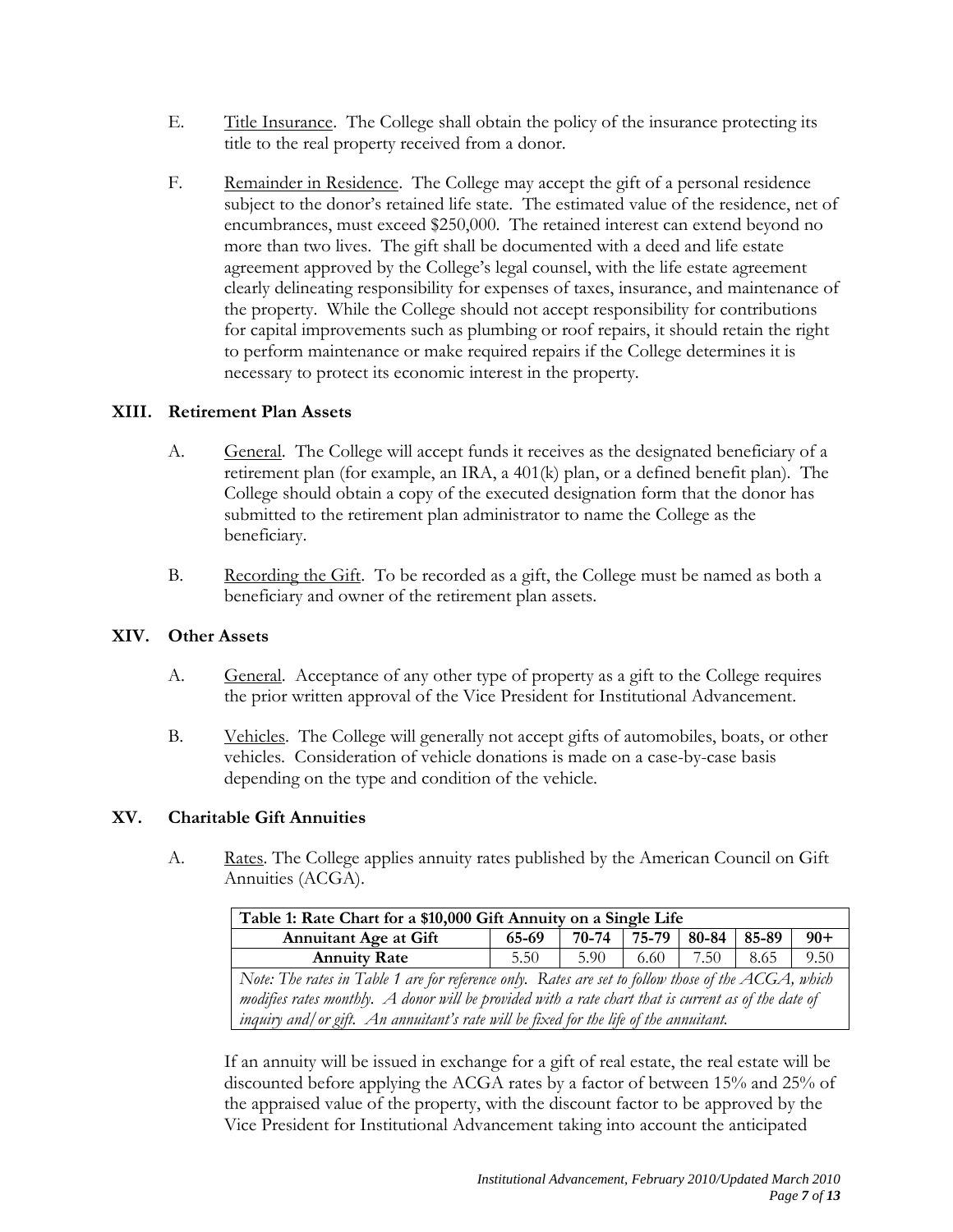costs of selling the property and the likely carrying costs of the property prior to its sale.

- B. Minimum Gift. For ACGA with payments starting immediately, the minimum gift shall be \$10,000. For a deferred gift annuity, the minimum shall be \$50,000. Subsequent contributions may be made at any time, for which payouts will be made pro rata according to a quarterly schedule.
- C. Administration. A charitable gift annuity will reside with Fisher College, which will manage annuity funds and process quarterly payments, but the College reserves the right to transfer annuity assets, without altering the payment schedule or annuity rate, to another financial institution after notifying the annuitant.

## **XVI. Charitable Remainder Trusts**

- A. General. The College will encourage its donors to establish charitable remainder trusts (CRT) providing an irrevocable remainder interest to the College, and will assist prospective CRT donors by providing calculations illustrating tax benefits and projecting distributions and by providing a draft of the CRT agreement using a form approved by the College's legal counsel.
- B. Trusteeship. The College shall propose to serve as trustee of a CRT with assets of at least \$250,000 if the annuity or unitrust percentage doest not exceed 6%, and the trust names the College irrevocably as a beneficiary of at least 50% of the remainder.

### **XVII. Bargain Sale Transactions**

A. General. Commitment of funds of the College in a bargain sale transaction to acquire assets from a donor requires the written approval of the Vice Presidents of Finance and Institutional Advancement. Approval will be restricted to situations in which the asset is one that will be used by the College in its program or that can be readily disposed of for cash within a reasonable time.

### **XVIII. Other Charitable Instruments**

A. General. Charitable instruments not defined in this Policy, including but not limited to donor-advised funds and charitable lead trusts, or instruments not available under current regulations or laws, will be discussed with the Vice President for Institutional Advancement subject to the approval of the Vice President for Finance and the President.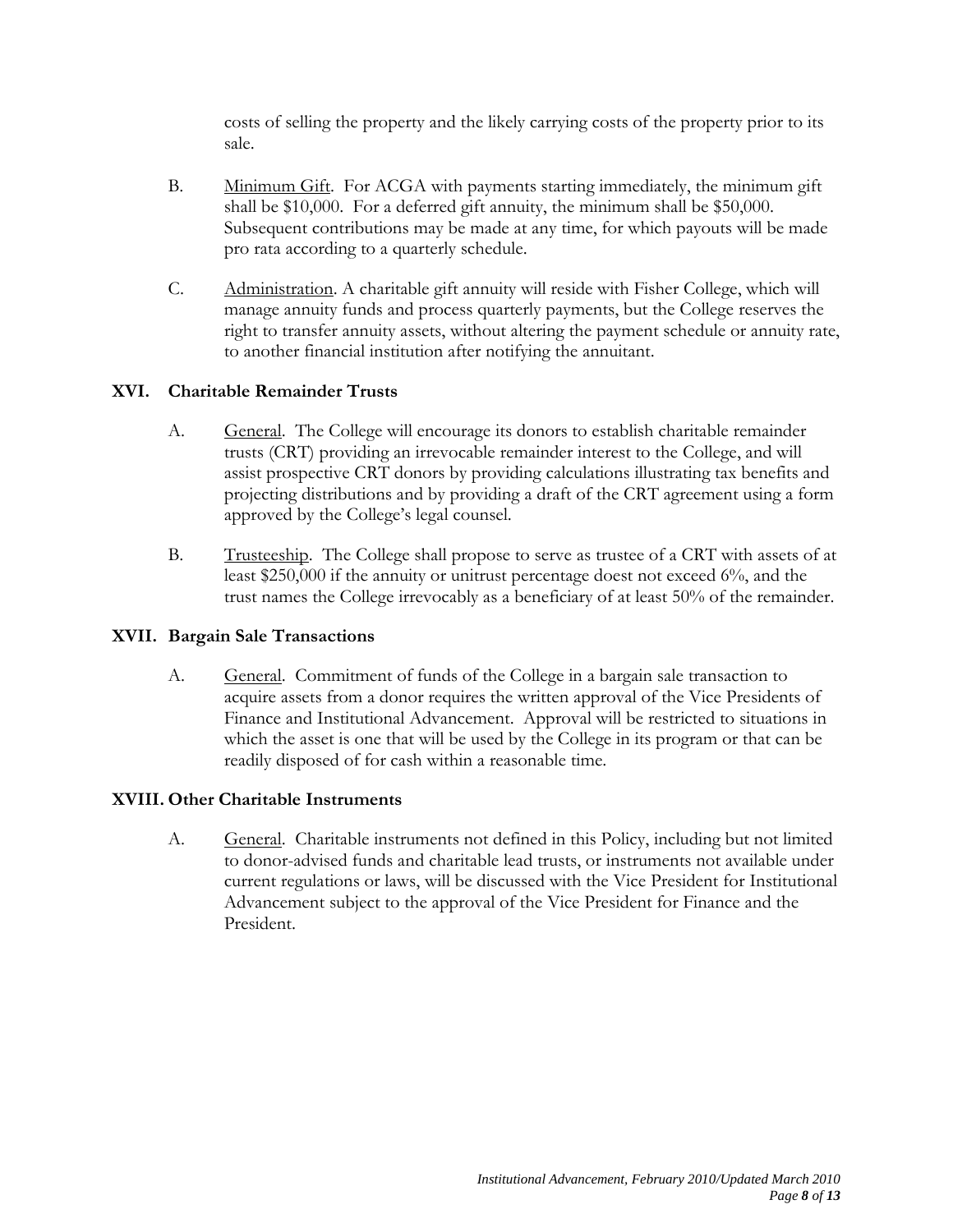

# **FISHER COLLEGE CASE STATEMENT**

# **A Century of Changing Lives**

Set amidst the regal brownstones of Boston's historic Back Bay neighborhood and invigorated by the academic spirit of this, the epicenter of American higher education, Fisher College believes student-centered education changes lives.

Myron and Edmund Fisher, who were trained as teachers at an Iowa normal school, founded Winter Hill Business School in 1903, the antecedent of the college that bears their name. The Fisher's believed that they could meet the needs of immigrants desperate to leave the factory floors and "move their lives forward."

Whether as a skills-based professional school, a women's junior college, a destination for veterans, or as an enabler for the adult learner, Fisher College has always believed in the equalizing power of education and serves as a landing spot for a diverse population.

Fisher remains a pioneer. Fisher Online and the Division of Continuing Education have earned national recognition; the College's eagerness to collaborate benefits all students; the City of Boston celebrates Fisher's innovative college readiness program; the Fisher Falcons stand atop the conference and national rankings. The spirit of Fisher College is strong.

### **Conditions for Success**

Fisher's teaching-first philosophy has united students and faculty in a learning partnership for more than a century. Unlike at any time in its history, Fisher College is positioned to respond to the needs of this generation of students:

- **Leadership**: The College appointed Dr. Thomas M. McGovern as its eighth president in October 2007. Along with the Board of Trustees, the Alumni Board, Annual Fund Committee, Falcon Club, and Board of Fellows provide new perspective and opportunities.
- **Expansion**: Enrollment is at its highest level in two decades and a diverse student population reflects our global reach. New bachelor's programs were recently approved. The purchase of One Arlington Street signals transformative growth.
- **Tradition**: Fisher's philosophy of higher learning to graduate market-ready employees with professional, cultural, and intellectual aspirations – has endured for more than a century.
- **Engagement**: The College's 13,000 alumni are invigorated and the Alumni Association is more active than ever before. The involvement of corporate philanthropies and foundations as well as friends and donors is evidence of a common belief in Fisher's mission.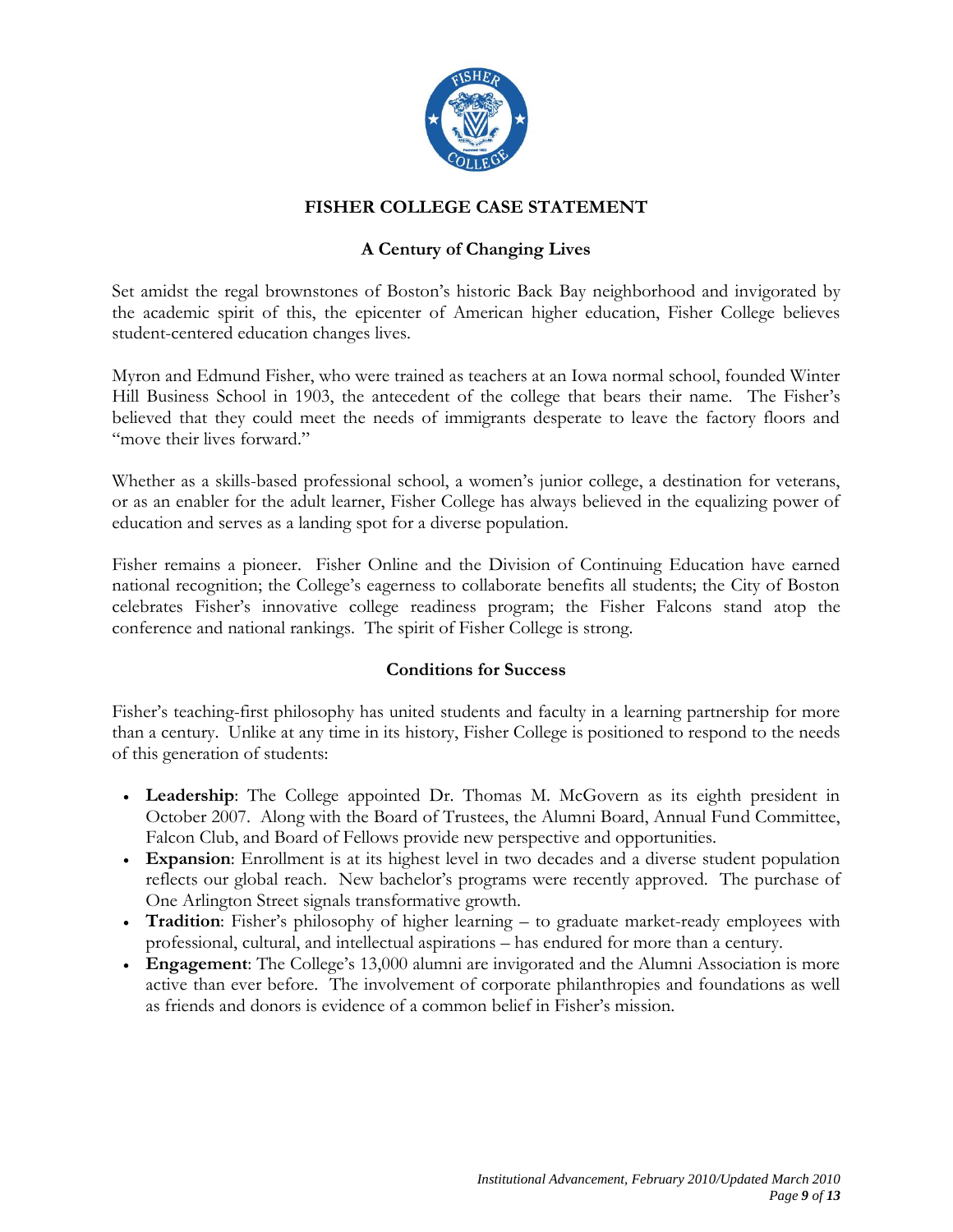#### **Envisioning the Future**

A student-centered institution that places a premium on instruction in an intimate setting is vital, especially in a fast-paced world that is becoming ever more competitive and demanding. The Fisher model can be enabled through investment in the following areas:

- **Scholarships**: Through its Fisher Trustee Scholarship, the College provides over \$4 million in institutional aid each year. When scholarships alleviate or eliminate the burden of loans, graduates are able to pursue their dreams and fulfill their promise.
- **Technology**: In this Digital Age, Fisher aims to provide the access and resources that both challenge and prepare students for the  $21<sup>st</sup>$  century.
- **Facilities**: Record enrollments require new dormitories; championship-caliber athletics requires dedicated fields; technology-driven classrooms are essential to training the next generation of professionals.
- **Arts**: A liberal education requires and benefits from an expansive arts program. The inspiration gained from drama, painting, and creative writing makes Fisher graduates more thoughtful and worldly.
- **The Common Experience**: *The Common Experience* provides a learning platform for students as they join the Fisher College community. Through "common" curricula, speaker programs, peer mentoring, and class unity activities, first-year students are furnished with skills to maximize their entrance to Fisher and prepare for a memorable and successful collegiate career.
- **Career Readiness**: The new four-year sequence shadowing, affiliation with professional organizations, internships, study abroad, and capstone projects – amplifies the College's longstanding commitment to students' professional development.
- **New Degree Programs**: Fisher's Communication & Media Studies and Human Services programs, coupled with the existing Management degree, demonstrate its commitment to building a baccalaureate culture. An expanded Honors Program provides even greater challenge and intellectual fulfillment.
- **Faculty Development**: Fisher's faculty are industry practitioners and scholars. Professors continue to study their field, sharpen their classroom delivery, conduct research, and produce scholarly works in order to prepare students for their career and life.
- **Endowment**: The ability to sustain programs guarantees the durability of the Fisher model and experience for future generations.

### **Ambition for the Next Century**

The dream of enabling every student to improve his or her life inspires Fisher College. For 110 years, Fisher College has been developing students for success – both in the marketplace and how they live their lives. There is, then, unprecedented vitality and excitement as Fisher embraces its second century.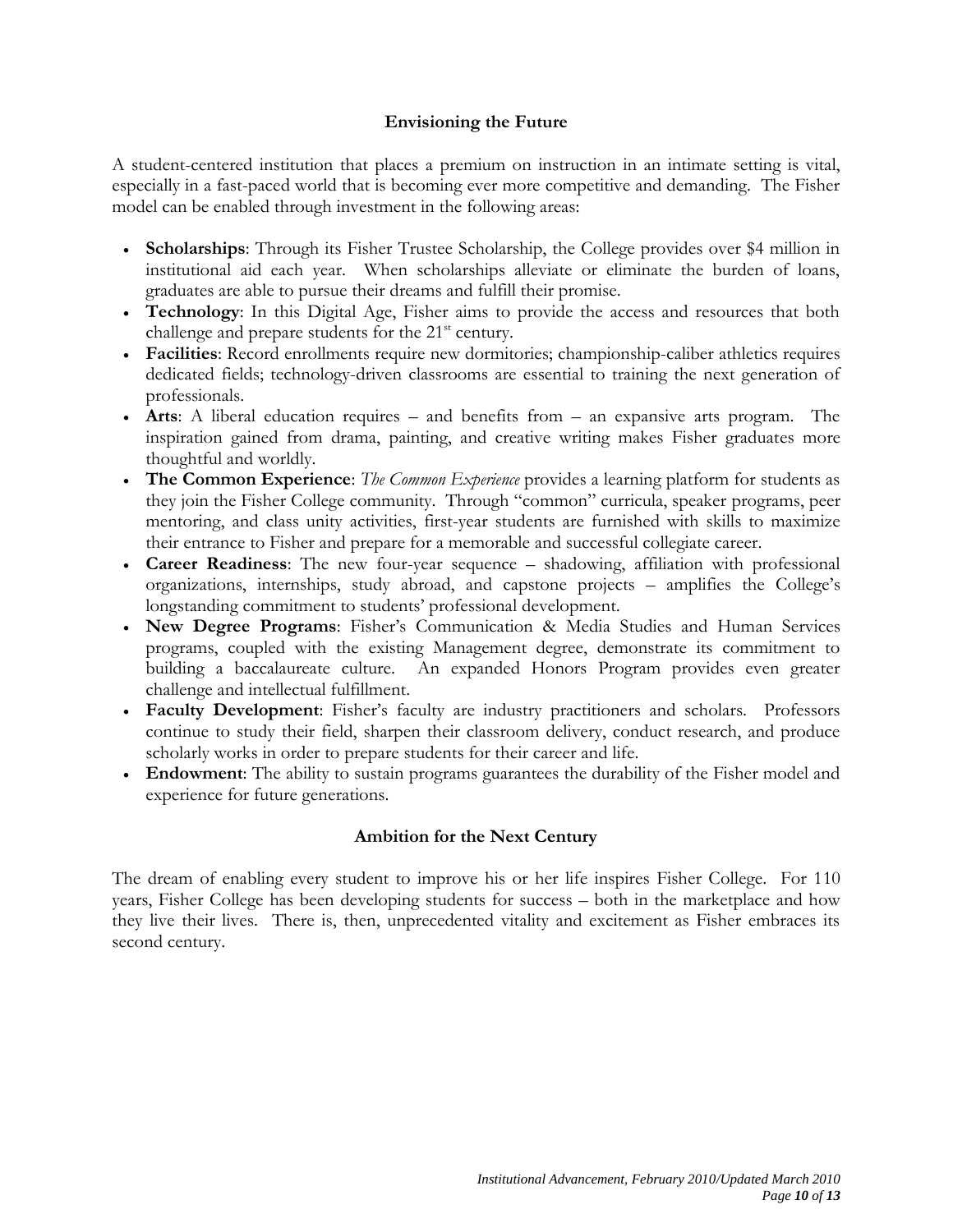

## **Attachment A**

## **DONOR NAMING OPPORTUNITIES**

| <b>PURPOSE</b>                             | <b>SUGGESTED GIFT</b> |
|--------------------------------------------|-----------------------|
| <b>ARTS</b>                                |                       |
| Drama/Creative Writing/Art                 | $$20-30,000$          |
| <b>Endowed Arts Fund</b>                   | \$10,000              |
| Fashion Show                               | \$25,000              |
| <b>ATHLETICS</b>                           |                       |
| Falcon's Nest                              | \$35,000              |
| One Arlington Street Fitness Center        | \$40-50,000           |
| <b>COLLEGE/CAREER READINESS INITIATIVE</b> |                       |
| The Fisher Pathway (College 101)           | \$50,000              |
| <b>Career Readiness Sequence</b>           | \$75-100,000          |
| The Common Experience                      | \$100,000             |
| Speaker Series/Community Theme             | \$25,000              |
| <b>DEGREE PROGRAMS</b>                     |                       |
| Associate's Programs                       | \$300,000             |
| <b>Baccalaureate Programs</b>              | \$500,000             |
| Center for Leadership in Public Service    | \$500,000             |
| <b>ENDOWMENT</b>                           |                       |
| Endowed Department/Program Chair           | \$1,500,000           |
| Endowed Faculty Chair                      | \$1,000,000           |
| Endowed Scholarship Fund                   | \$10,000              |
| <b>Faculty Development</b>                 | \$20,000              |
| <b>FACILITIES</b>                          |                       |
| 118 Beacon Street                          | \$1,000,000           |
| <b>Grand Staircase</b>                     | \$500,000             |
| Academic Center for Enrichment             | \$150,000             |
| Athletics Field(s)                         | <b>TBD</b>            |
| Auditorium (Alumni Hall)                   | \$150,000             |
| Cafeteria                                  | \$125,000             |
| Individual Lecture Hall/Classroom          | \$10,000              |
| Smart Classroom (Flexible)                 | \$15,000              |
| Smart Classroom (Fixed)                    | \$25,000              |
| Computer Lab                               | \$100,000             |
| Dormitory (New)                            | <b>TBD</b>            |
| One Arlington Street                       | \$1,000,000           |
| Beacon Street Garden                       | \$100,000             |
| Specimen Trees                             | \$5,000               |
| Ballroom                                   | \$100,000             |
| Periodicals Reading Room                   | \$75,000              |
| Library                                    | \$250,000             |
| Science Lab                                | \$200,000             |

(1) Naming rights may appear as: "The <Name> School of…"; "The <Name> Center for…"; "The <Name> Series in…"; or in another form as approved by the President and the Board of Trustees.

(2) Naming rights on buildings and other physical assets are held for the life of the building, at which time Fisher College will honor the donor's original intent in the best and most appropriate way(s) available.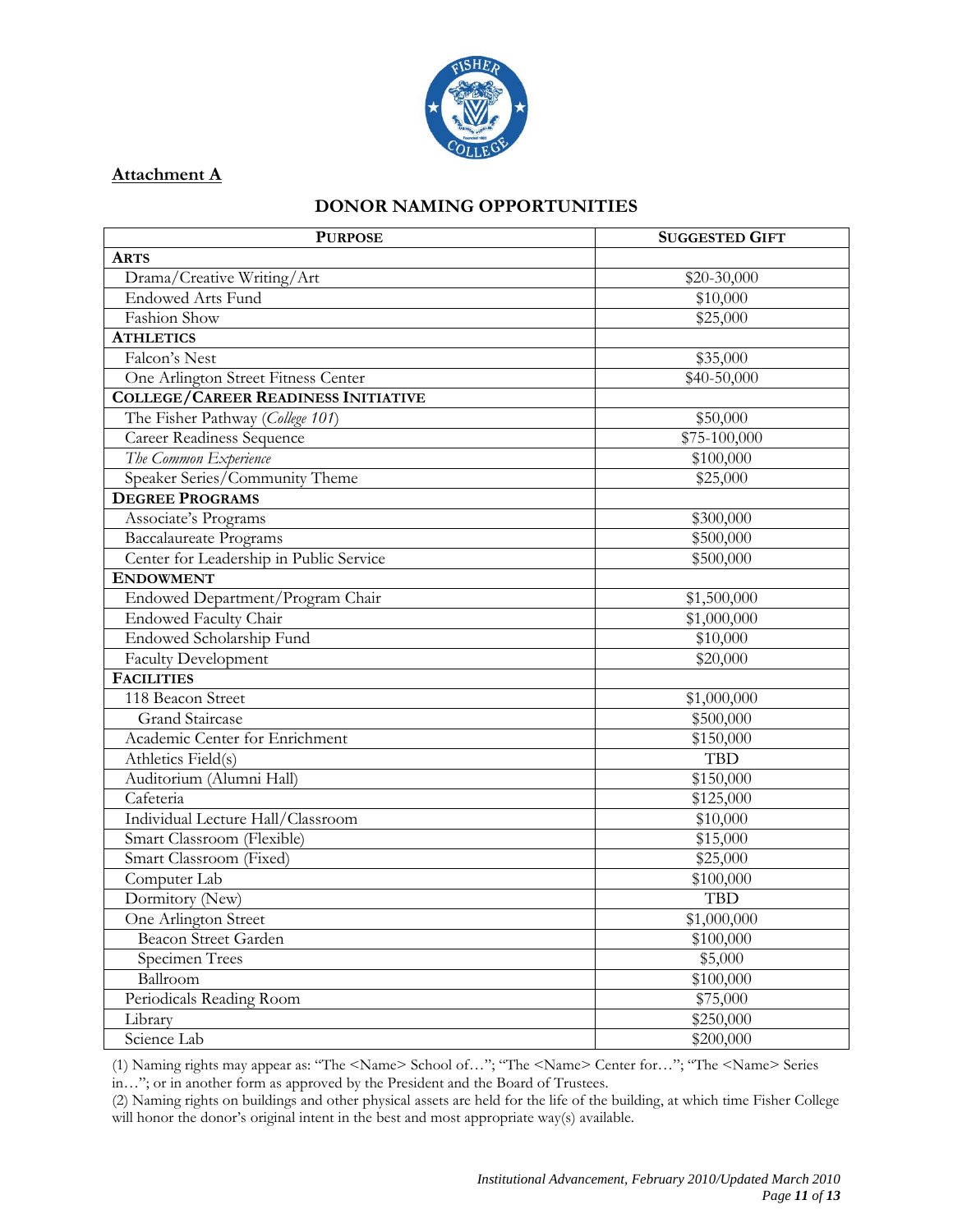## **Attachment B**

# **SAMPLE BEQUEST LANGUAGE**

## **For a General Bequest**

"I hereby bequeath the sum of \_\_\_\_\_\_\_\_ dollars (\$\_\_\_\_\_\_.00) to the Trustees of Fisher College of Boston, Massachusetts, United States of America, for the general purpose and use of Fisher College."

# **For a Residuary Bequest**

"I hereby bequeath  $\_\_\_\$ percent ( $\_\_\%$ ) of the residue of my estate to the Trustees of Fisher College of Boston, Massachusetts, United States of America, for the general purpose and use of Fisher College."

## **For a Designated Purpose**

"I hereby bequeath \_\_\_\_\_\_\_\_\_\_\_\_\_\_\_\_\_\_\_\_\_\_\_ to the Trustees of Fisher College of Boston, Massachusetts, United States of America. It is my intention that this gift be specifically used to support [*describe donor's specific intent*]. Should it become unduly burdensome or impossible to accomplish the described purpose of this gift, then the Trustees, through the President, may reassign this bequest as may be determined to accomplish a similar purpose."

## **SAMPLE GIFT AGREEMENT**

### **For a Gift to be Made in Installments**

[*Name of Donor*] agrees to make a gift to Fisher College in the amount of <u>collective</u> dollars (\$<sub>000</sub> m) which will be paid as follows:

- \$\_\_\_\_\_\_.00 on or before [*Month Date, Year*]
- \$\_\_\_\_\_\_.00 on or before [*Month Date, Year*]
- \$\_\_\_\_\_\_.00 on or before [*Month Date, Year*]

### **For an Endowment**

[*Name of Donor*] agrees to make a gift to Fisher College in the amount of <u>collective</u> dollars (\$<sub>\_\_\_\_\_\_</sub>\_\_.00) to establish an endowed fund for the purpose of [*describe donor's specific intent*]. The [*name of endowed fund, if applicable*] Fund ("the Fund") will be invested in accordance with the College's investment policies and may be commingled with other investment funds provided that separate accounting is maintained. The Fund is intended to exist in perpetuity with the accumulated income of the Fund to be made available for the support/implementation of [*program name/project name/purpose*].

# **SAMPLE AMENDMENT/VARIANCE LANGUAGE**

In the event that it becomes unduly burdensome or impossible for Fisher College to fulfill the intent of a gift, the Trustees of Fisher College, through the President, may determine an alternate use of the gift that is consistent with or similar to the specific intent of the gift. This decision will be made in consultation with the Donor or, if necessary, with the Donor's immediate heirs. **Attachment C**